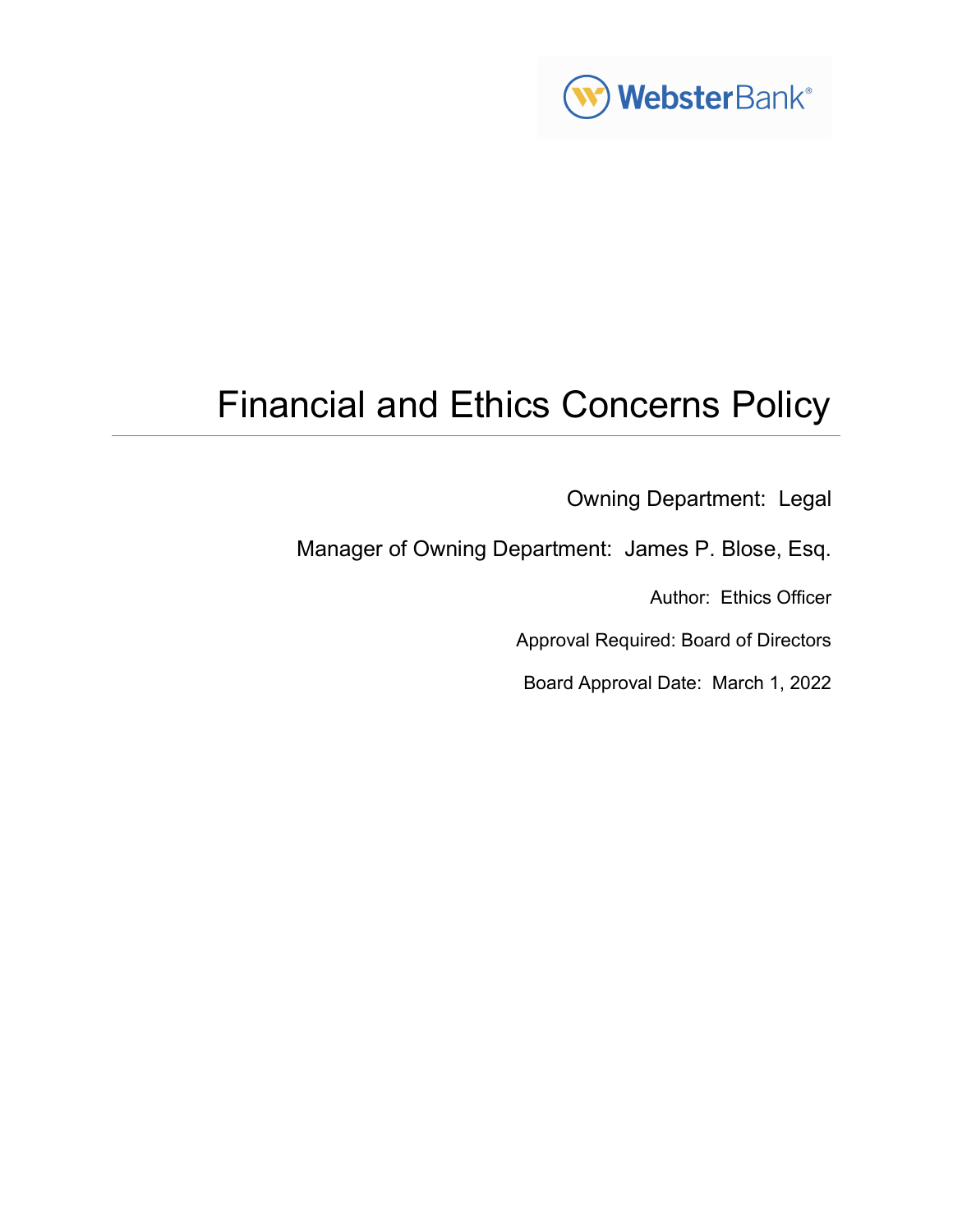# WEBSTER FINANCIAL CORPORATION WEBSTER BANK, N.A. AND THEIR SUBSIDIARIES AND AFFILIATES (Collectively Webster)

**Policy** 

# **Purpose**

Webster Financial Corporation (together with Webster Bank and its subsidiaries and affiliates, hereafter, collectively referred as the "Bank") is committed to achieving compliance with all applicable securities laws and regulations, accounting standards and audit practices The Audit Committee of the Board of Directors has established the Financial and Ethics Concerns Policy to encourage and enable prompt reporting, in good faith, complaints or concerns regarding potential or actual violations of applicable laws, regulations or Bank policy, including, without limitation, the Bank's Code of Ethics.

The purpose of this policy is to enable any Bank officer, employee, or any of its vendors, contractors, customers, shareholders or any other person with direct knowledge about the Bank to report in good faith, without fear of retaliation, a suspected violation of any state, federal law or regulation regarding financial statement disclosures, accounting, auditing matters, fraud or violations of Webster's Code of Ethics.

# Authority and Governance

This policy is prepared by Legal and reviewed and approved annually by the Audit Committee and reported to the Board of Directors. All Webster lines of business are subject to this policy.

# Applicability

This policy applies to reportable concerns and complaints about the Bank's accounting, internal accounting controls, or auditing matters, including without limitation, the following (collectively "Complaints"):

- Fraud or error in the preparation, evaluation, review or audit of any financial statement;
- Fraud or error in the recordkeeping and maintaining of financial records;
- Deficiencies in or noncompliance with internal accounting controls;
- Misrepresentation or false statement to or by a senior officer or accountant regarding a matter contained in the financial records, financial reports, or audit reports;
- Any deviation from full and fair reporting of financial condition and/or results of operations;
- Money laundering or terrorist financing;
- Market abuse;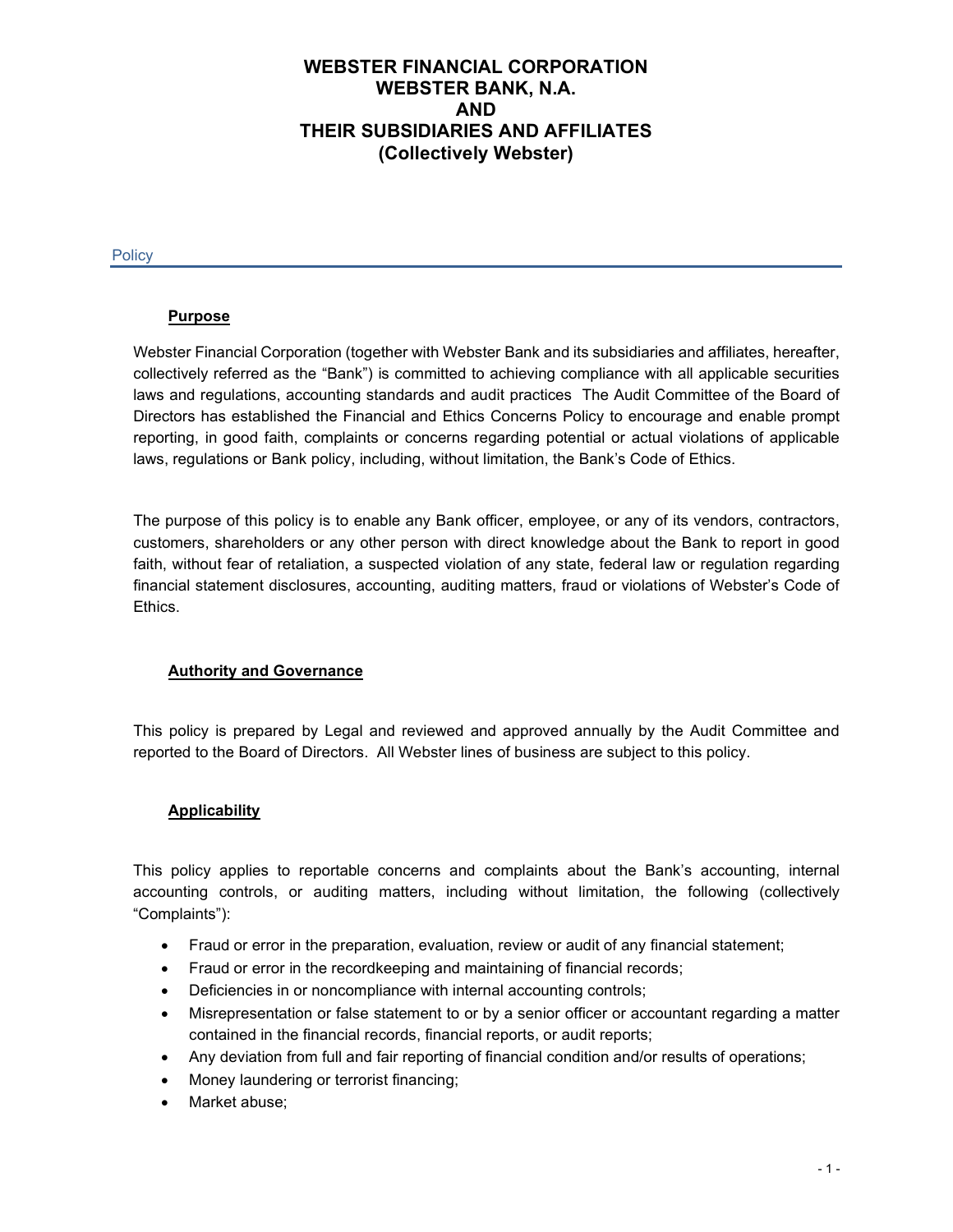- Breach of client confidentiality or privacy;
- Theft;
- Bribery or corruption;
- Improper sales practices; and
- Violations of the Code of Ethics

## Roles and Responsibilities

Legal is responsible for having training created and maintained as needed to implement this policy. Legal and Compliance will review the policy and procedures annually or as needed. In addition, an annual policy notification and acknowledgement request shall be provided to employees through corporate communication.

# Key Requirements

Any Bank officer, employee, or any of its vendors, contractors, customers, shareholders or any other person with direct knowledge about the Bank who have concerns outlined by these procedures should contact the Bank's Ethics Officer through a third party supported an ethics and financial concerns alert line available 24/7 by telephone and on the Web predicated on confidentiality and anonymity. The Bank will be responsible for at least annually publishing the telephone number and website in its regular communications to all employees and will have such information posted on its internal and external website.

All reported concerns are thoroughly and promptly investigated and documented under the direction and oversight of the Ethics Officer. Appropriate corrective action will be taken as warranted in the judgment of the General Counsel. In performing its duties and responsibilities, the Audit Committee and/or its Chair may rely on the General Counsel, the Director of Human Resources, the Chief Audit Executive, senior management, external auditor, independent accountants, independent counsel, or such other persons whom the Committee reasonably believes to be reliable and competent in the matters presented.

Reports will be made to the Audit Committee at its regularly scheduled meeting by the General Counsel or the Ethics Officer, which reports shall list any complaints received that warrant the Committee's attention and the results of investigations conducted to resolve such complaints.

As determined by the Committee, and/or at the direction of the Chief Audit Executive, General Counsel, or such other persons whom the Committee reasonably believes competent, a report will be made to the company's external auditor and appropriate regulatory agencies documenting any known or suspected fraud upon completion of the investigation.

The Financial and Ethical Concerns Policy, which shall be reviewed and approved at least annually by the Audit Committee, has been developed to satisfy the Sarbanes-Oxley Act and the NYSE rules. The Chair of the Committee has responsibility to ensure that the Policy is properly administered specifically with regard to the receipt, retention, and treatment of complaints received and the proper resolution of such complaints.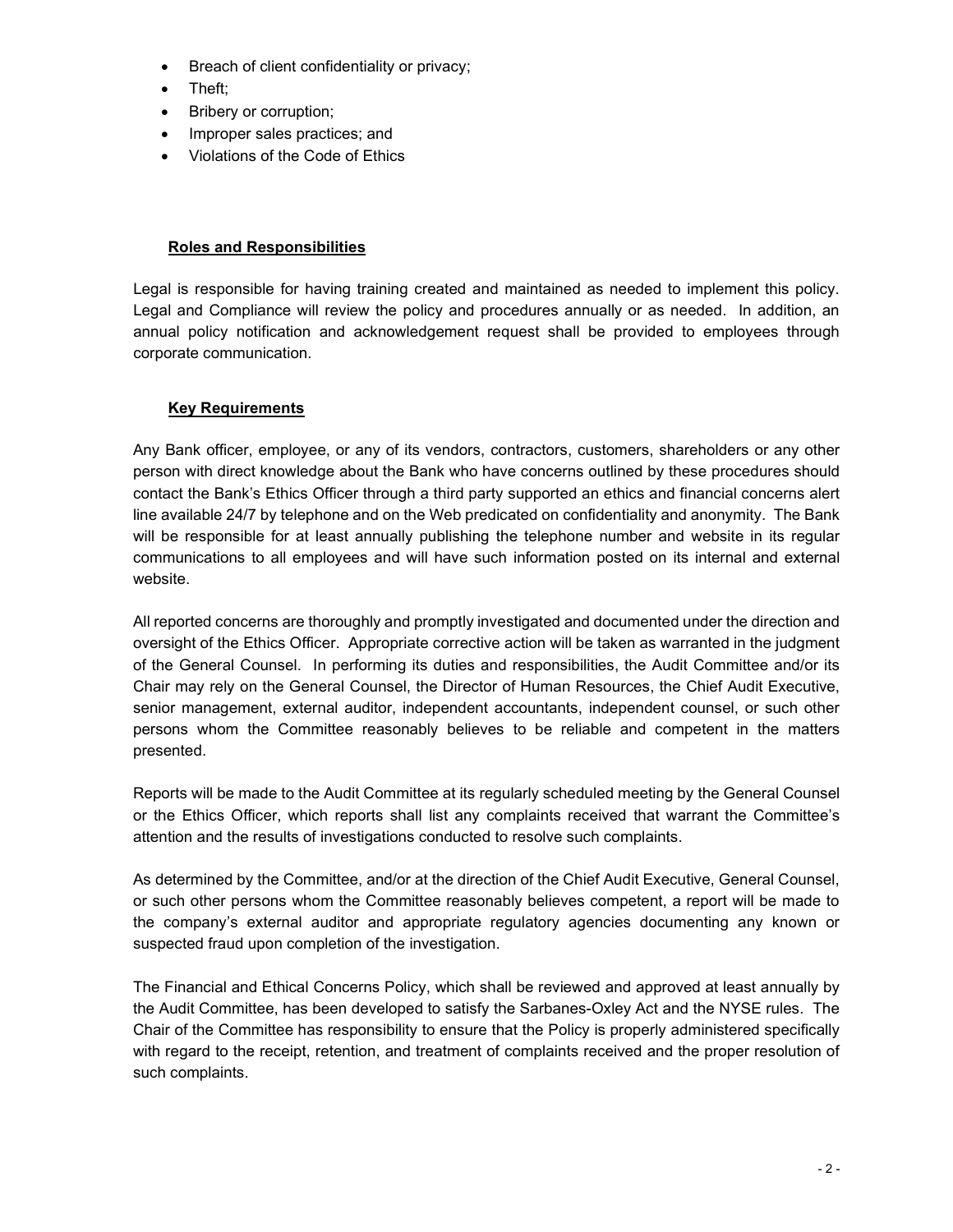The Financial and Ethics Concerns Policy will be communicated to employees on an annual basis and posted to Webster's intranet site.

Employees who have concerns regarding ethical or other serious matters may also contact the Lead Director of the Board of Directors directly by sending a letter to a secure post office box, obtained specifically for that purpose. Contact may be made on an anonymous basis.

# Contact Information

## General Ethical Questions

Contact: Your Supervisor or Manager, Human Resources, General Counsel or Ethics Officer

#### Complaints/Concerns on Accounting and Audit Matters or Fraud

Contact: Webster Bank Financial and Ethics Concerns Matters Alert Line Website: https://webster.ethicspoint.com Telephone Number: 844-713-1175

#### Serious Ethical Concerns

Contact: Lead Director of the Board of Directors Webster Financial Corporation 200 Elm Street Stamford, CT 06722

#### Anonymous Access

While employees are encouraged to disclose their identity when reporting a concern, an employee may choose to report the concern anonymously.

#### **Confidentiality**

All concerns are submitted on a confidential basis by the complainant. Reports of violations or suspected violations will be kept confidential to the extent possible, consistent with the need to conduct an adequate investigation.

# Reporting of Issues

Employees are expected to report a concern in good faith. Any employee who has not acted in good faith by reporting an alleged concern under this policy, or who does not respect the confidentiality provisions of this policy may lose the rights and protections provided under this policy and may be subject to disciplinary action.

#### Protection from Retaliation

No board member, officer or employee shall be subjected to retaliation, intimidation, harassment, or other adverse action for reporting information in accordance with this Policy. Any person entitled to protection who believes that he or she is the subject of any form of retaliation should immediately report the violation to the Chief Human Resources Officer, General Counsel, Ethics Officer or Chief Audit Executive or through the channels listed in the Contact Information. This protection does not extend to self-reported violations.

An employee who retaliates against an individual who filed a report in good faith is subject to discipline up to and including termination of employment.